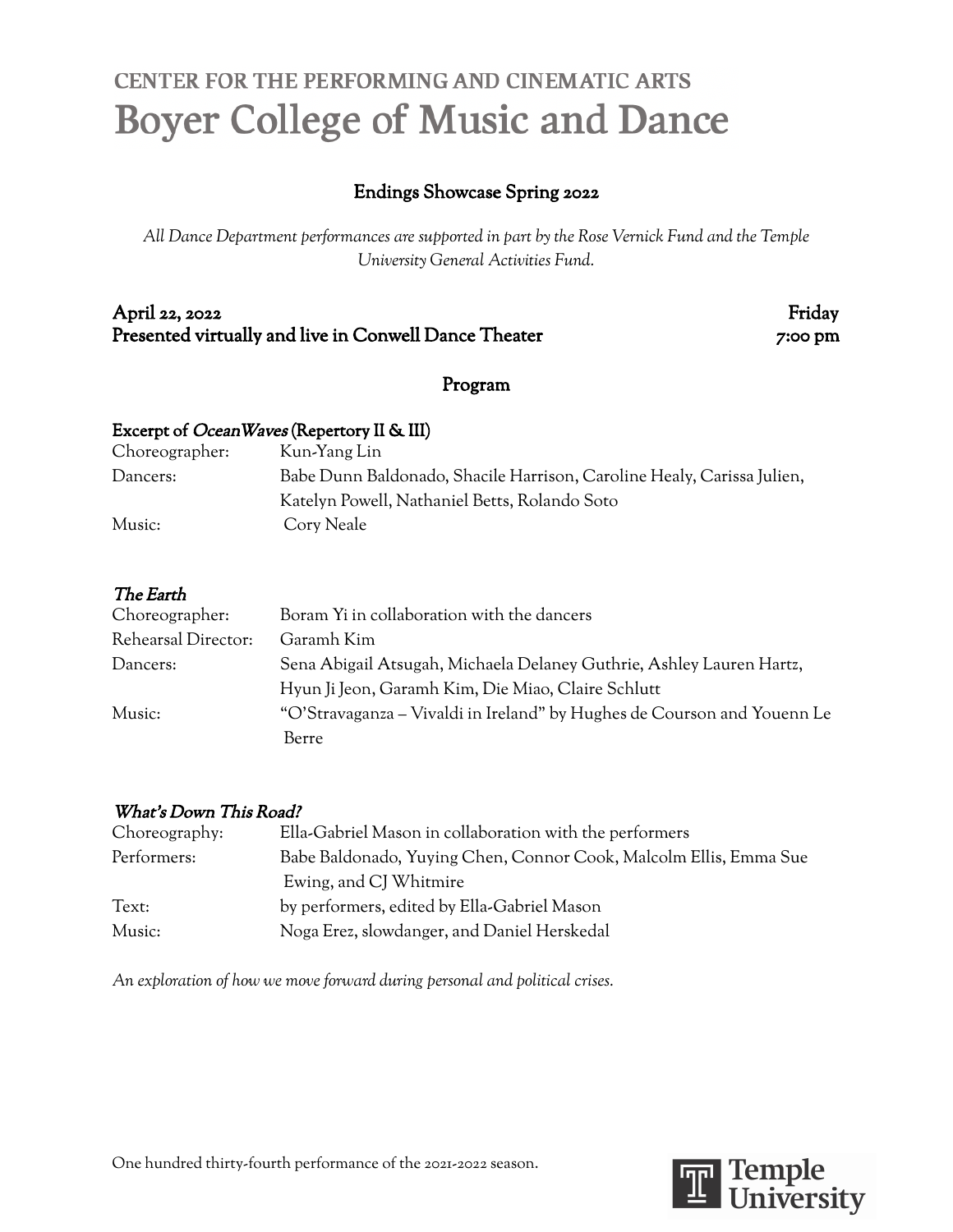#### Replenish

|           | Performed and choreographed by Connor Cook |
|-----------|--------------------------------------------|
| Music:    | Thomas Azier and Zola Jesus                |
| Lighting: | Campbell Tosney and Connor Cook            |

This piece is improvised using Merián Soto's Modal Practice work which Connor studied this semester. The first *movement uses the pre-created Obsession Mode, and the second section is the self-created mode Ribbon Mode.* The dance is an exploration of anxiety, grief, and ultimately acceptance of things as they are. Thank you!

#### Come As You Are

| Choreographers: | Yuying Chen, Shiyu Wang        |
|-----------------|--------------------------------|
| Dancers:        | Yuying Chen, Shiyu Wang        |
| Music:          | Nirvana, Brambles, Zoe Keating |
| Video:          | Yuying Chen, Shiyu Wang        |
| Editing:        | Shiyu Wang                     |

#### Shedding Skin

| Choreographer: | CJ Whitmire with help from cast                         |
|----------------|---------------------------------------------------------|
| Performers:    | Babe Baldanado, Connor Cook, Malcolm Ellis, CJ Whitmire |
| Music:         | "Optomist" by Zoe Keating                               |

#### Shakti: The Power of the Feminine (Repertory I)

| Choreography: | Viji Rao                                                                                   |
|---------------|--------------------------------------------------------------------------------------------|
| Dancers:      | Jasmine Cary, Brianna Dupree, Brea Harris, Abria Holt, Shalayah Kinder,                    |
|               | Vivian Torres-Acosta                                                                       |
| Costumes:     | Viji Rao                                                                                   |
|               | Music scores for Devi are by composers Shankar Mahadevan, Pandit Ravishankar and Praveen D |
| Rao           |                                                                                            |

The term shakti refers to the dynamic energy that is responsible for creation, maintenance, and destruction of the universe. It is identified as female energy because shakti is responsible for creation, as mothers are *responsible for birth. Without shakti, nothing in this universe would happen. Shakti also refers to the manifestations of this energy, namely goddesses. Some of the goddesses' embodied powers are shown here as dance movements alongside powers of lord of dance Shiva.* The basic nuances of Bharatanatyam are put together as verses in the performance to showcase the depth that *these dancers have achieved in a matter of such short period.*